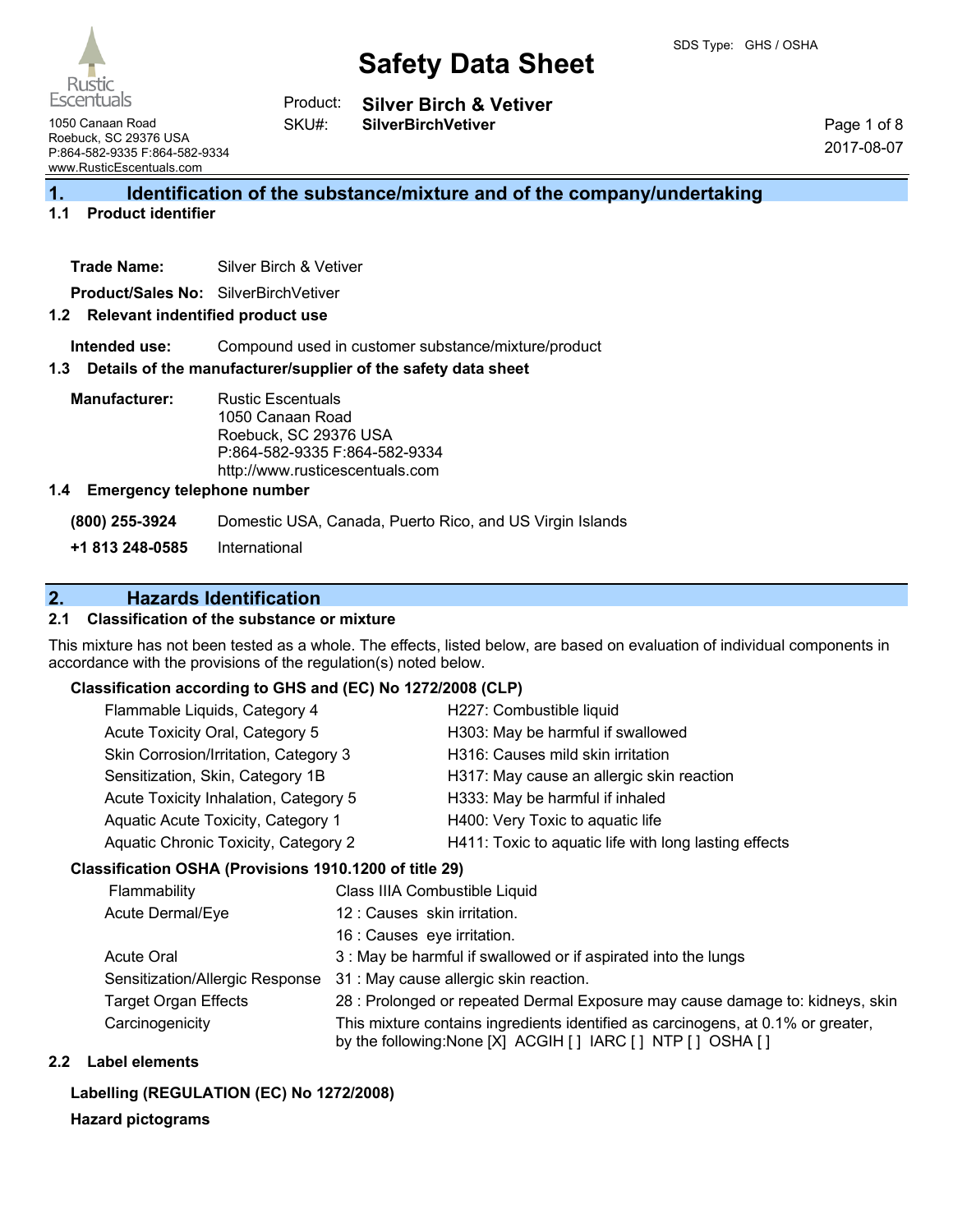

1050 Canaan Road **SilverBirchVetiver** Roebuck, SC 29376 USA P:864-582-9335 F:864-582-9334 www.RusticEscentuals.com



#### **Signal Word: Warning**

#### **Hazard statments**

| H <sub>227</sub> | Combustible liquid                              |
|------------------|-------------------------------------------------|
| H303             | May be harmful if swallowed                     |
| H316             | Causes mild skin irritation                     |
| H317             | May cause an allergic skin reaction             |
| H333             | May be harmful if inhaled                       |
| H400             | Very Toxic to aquatic life                      |
| H411             | Toxic to aquatic life with long lasting effects |

#### **Precautionary Statements**

#### **Prevention:**

| P <sub>235</sub> | Keep cool                                                                                                                             |
|------------------|---------------------------------------------------------------------------------------------------------------------------------------|
| P <sub>272</sub> | Contaminated work clothing should not be allowed out of the workplace                                                                 |
| P <sub>273</sub> | Avoid release to the environment                                                                                                      |
| Response:        |                                                                                                                                       |
| $P302 + P352$    | IF ON SKIN: Wash with soap and water                                                                                                  |
| $P304 + P312$    | IF INHALED: Call a POISON CENTER or doctor/physician if you feel unwell                                                               |
| P312             | Call a POISON CENTER or doctor/physician if you feel unwell                                                                           |
| $P333 + P313$    | If skin irritation or a rash occurs: Get medical advice/attention                                                                     |
| P363             | Wash contaminated clothing before reuse                                                                                               |
| P370 + P378      | In case of fire: Use Carbon dioxide (CO2), Dry chemical, or Foam for extinction. Do not use<br>a direct water jet on burning material |
| P391             | <b>Collect Spillage</b>                                                                                                               |
|                  |                                                                                                                                       |

#### **2.3 Other Hazards**

#### **no data available**

## **3. Composition/Information on Ingredients**

## **3.1 Mixtures**

This product is a complex mixture of ingredients, which contains among others the following substance(s), presenting a health or environmental hazard within the meaning of the UN Globally Harmonized System of Classification and Labeling of Chemicals (GHS):

| CAS#<br>Ingredient                  | EC#       | Conc.<br>Range                                         | <b>GHS Classification</b> | <b>OSHA Classification</b> |
|-------------------------------------|-----------|--------------------------------------------------------|---------------------------|----------------------------|
| $125 - 12 - 2$<br>Isobornyl acetate | 204-727-6 | $20 - 30 \%$                                           | H227; H316; H401          | 11.15                      |
| 120-51-4<br><b>Benzyl Benzoate</b>  | 204-402-9 | $20 - 30 \%$                                           | H302; H313; H400; H411    | 28, 3                      |
| 54464-57-2                          | 259-174-3 | $5 - 10 \%$<br>Tetramethyl Acetyloctahydronaphthalenes | H315; H317; H400; H410    | 11.31                      |

#### **Silver Birch & Vetiver** Product:

**Safety Data Sheet**

SKU#:

Page 2 of 8 2017-08-07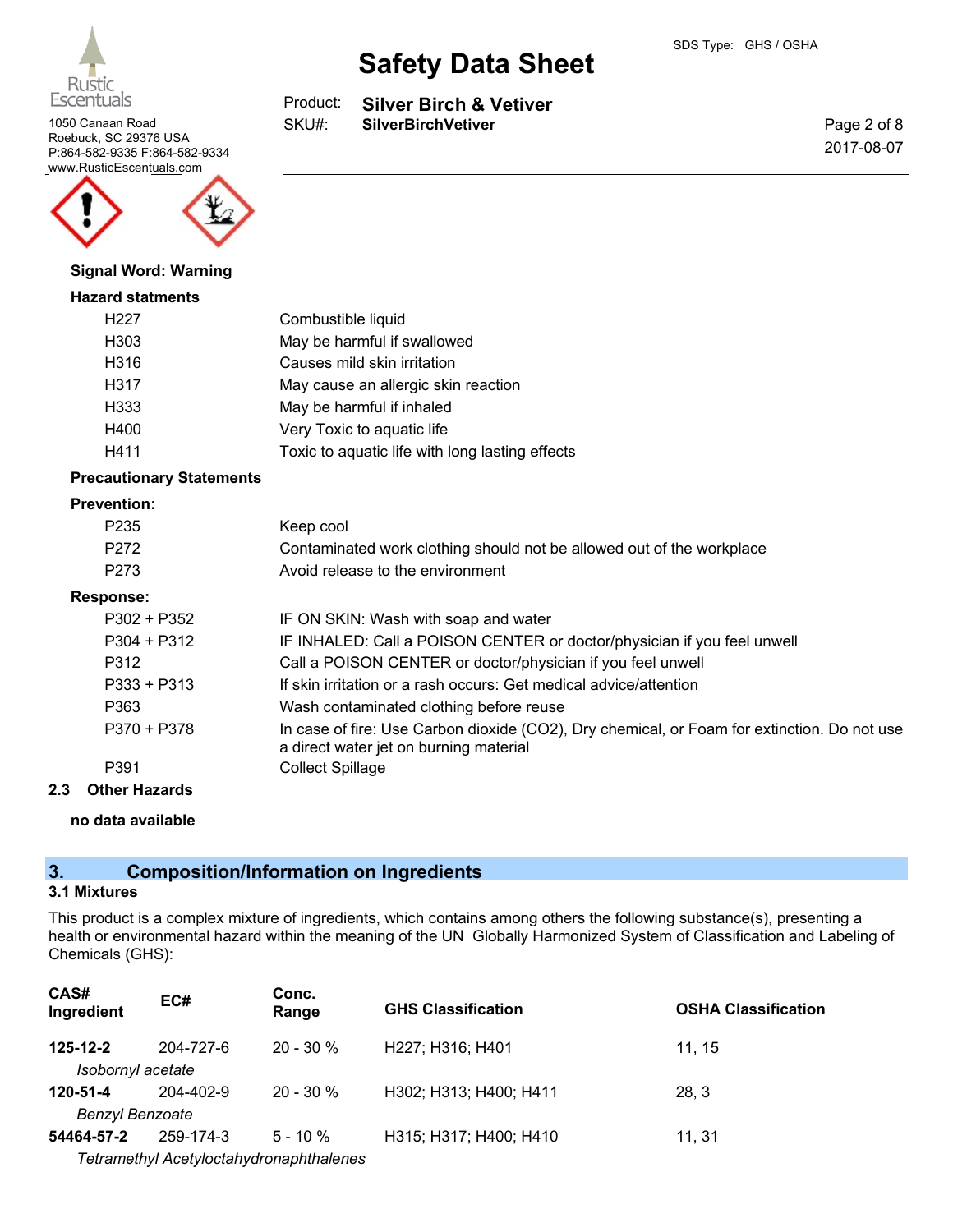

| <b>Escentuals</b>                                                                                      |                                     | Product:       | <b>Silver Birch &amp; Vetiver</b>   |                            |
|--------------------------------------------------------------------------------------------------------|-------------------------------------|----------------|-------------------------------------|----------------------------|
| 1050 Canaan Road<br>Roebuck, SC 29376 USA<br>P:864-582-9335 F:864-582-9334<br>www.RusticEscentuals.com |                                     | SKU#:          | <b>SilverBirchVetiver</b>           | Page 3 of 8<br>2017-08-07  |
| CAS#<br>Ingredient                                                                                     | EC#                                 | Conc.<br>Range | <b>GHS Classification</b>           | <b>OSHA Classification</b> |
| 68990-83-0                                                                                             | 294-461-7                           | $2 - 5%$       | H304; H316; H400; H410              | 3                          |
|                                                                                                        | Juniperus mexicana                  |                |                                     |                            |
| 8021-29-2                                                                                              | 294-351-9                           | $2 - 5%$       | H226; H304; H316; H319; H400; H410  | 12, 16, 3, 31              |
| Abies sibirica oil                                                                                     |                                     |                |                                     |                            |
| 65113-99-7                                                                                             | 265-453-0                           | $2 - 5%$       | H316; H319; H401; H411              | 31                         |
|                                                                                                        | Pentamethylcyclopent-3-ene-butanol  |                |                                     |                            |
| $105 - 53 - 3$                                                                                         | 203-305-9                           | $2 - 5%$       | H227; H319; H402                    |                            |
| Diethyl malonate                                                                                       |                                     |                |                                     |                            |
| 1222-05-5                                                                                              | 214-946-9                           | $1 - 2%$       | H316; H400; H410                    | 11, 15                     |
|                                                                                                        | Hexamethylindanopyran               |                |                                     |                            |
| 28219-61-6                                                                                             | 248-908-8                           | $1 - 2%$       | H319; H400; H410                    | 11, 15, 31                 |
|                                                                                                        | Ethyl trimethylcyclopentene butenol |                |                                     |                            |
| 68737-61-1                                                                                             | 272-113-5                           | $0.1 - 1.0 %$  | H227; H303; H313; H315; H317; H401; | 12, 15, 31                 |
|                                                                                                        | Dimethyltetrahydro Benzaldehyde     |                | H411                                |                            |
| $80 - 56 - 8$                                                                                          | 201-291-9                           | $0.1 - 1.0 %$  | H226; H303; H304; H315; H317; H400; | 11, 15, 25                 |
| a-Pinene                                                                                               |                                     |                | H410                                |                            |
| 68647-72-3                                                                                             | 232-433-8                           | $0.1 - 1.0 %$  | H226; H304; H315; H317; H400; H410  | 12, 3, 31                  |
| Limonene                                                                                               |                                     |                |                                     |                            |
| 127-91-3                                                                                               | 204-872-5                           | $0.1 - 1.0 %$  | H226; H304; H315; H317; H400; H410  | 11, 15, 24, 25, 31         |
| ß-Pinene                                                                                               |                                     |                |                                     |                            |
| 586-62-9                                                                                               | 209-578-0                           | $0.1 - 1.0 %$  | H227; H303; H304; H316; H317; H400; |                            |
| Terpinolene                                                                                            |                                     |                | H401; H410                          |                            |
| 87-44-5                                                                                                | 201-746-1                           | $0.1 - 1.0 %$  | H304; H316; H317                    | 31, 4                      |
|                                                                                                        | beta-Caryophyllene                  |                |                                     |                            |

See Section 16 for full text of GHS classification codes

Total Hydrocarbon Content (% w/w) = 3.85

| 4.<br><b>First Aid Measures</b>                                                   |                                                                                                               |
|-----------------------------------------------------------------------------------|---------------------------------------------------------------------------------------------------------------|
| <b>Description of first aid measures</b><br>4.1                                   |                                                                                                               |
| Inhalation:                                                                       | Remove from exposure site to fresh air and keep at rest.<br>Obtain medical advice.                            |
| <b>Eye Exposure:</b>                                                              | Flush immediately with water for at least 15 minutes.<br>Contact physician if symptoms persist.               |
| <b>Skin Exposure:</b>                                                             | Remove contaminated clothes. Wash thoroughly with water (and soap).<br>Contact physician if symptoms persist. |
| Ingestion:                                                                        | Rinse mouth with water and obtain medical advice.                                                             |
| Most important symptoms and effects, both acute and delayed<br>4.2                |                                                                                                               |
| <b>Symptoms:</b>                                                                  | no data available                                                                                             |
| <b>Risks:</b>                                                                     | Refer to Section 2.2 "Hazard Statements"                                                                      |
| Indication of any immediate medical attention and special treatment needed<br>4.3 |                                                                                                               |
| Treatment:                                                                        | Refer to Section 2.2 "Response"                                                                               |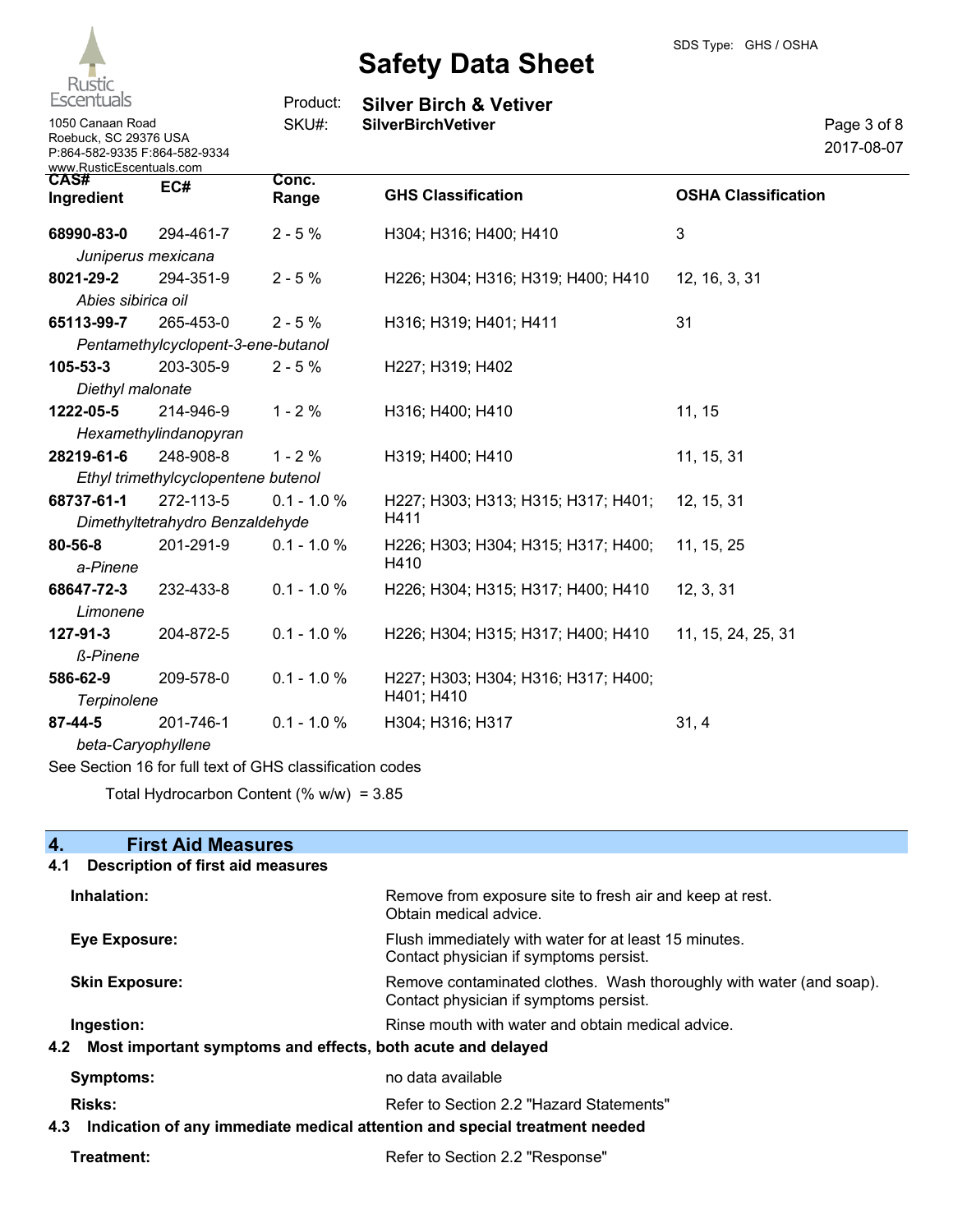| <i>UUCUI</i><br>Escentuals                                                                             | Product: | <b>Silver Birch &amp; Vetiver</b>                 |                           |
|--------------------------------------------------------------------------------------------------------|----------|---------------------------------------------------|---------------------------|
| 1050 Canaan Road<br>Roebuck, SC 29376 USA<br>P:864-582-9335 F:864-582-9334<br>www.RusticEscentuals.com | SKU#:    | <b>SilverBirchVetiver</b>                         | Page 4 of 8<br>2017-08-07 |
| 5.<br><b>Fire-Fighting measures</b><br><b>Extinguishing media</b><br>5.1                               |          |                                                   |                           |
| Suitable:                                                                                              |          | Carbon dioxide (CO2), Dry chemical, Foam          |                           |
| Unsuitable                                                                                             |          | Do not use a direct water jet on burning material |                           |
| Special hazards arising from the substance or mixture<br>5.2                                           |          |                                                   |                           |
| During fire fighting:<br><b>Advice for firefighters</b><br>5.3                                         |          | Water may be ineffective                          |                           |
| <b>Further information:</b>                                                                            |          | Standard procedure for chemical fires             |                           |

#### **6. Accidental Release Measures**

#### **6.1 Personal precautions, protective equipment and emergency procedures**

Avoid inhalation and contact with skin and eyes. A self-contained breathing apparatus is recommended in case of a major spill.

#### **6.2 Environmental precautions**

Keep away from drains, soil, and surface and groundwater.

#### **6.3 Methods and materials for containment and cleaning up**

Clean up spillage promptly. Remove ignition sources. Provide adequate ventilation. Avoid excessive inhalation of vapors. Gross spillages should be contained by use of sand or inert powder and disposed of according to the local regulations.

#### **6.4 Reference to other sections**

Not Applicable

## **7. Handling and Storage**

#### **7.1 Precautions for safe handling**

Apply according to good manufacturing and industrial hygiene practices with proper ventilation. Do not drink, eat or smoke while handling. Respect good personal hygiene.

#### **7.2 Conditions for safe storage, including any incompatibilities**

Store in a cool, dry and ventilated area away from heat sources and protected from light in tightly closed original container. Avoid plastic and uncoated metal container. Keep air contact to a minimum.

#### **7.3 Specific end uses**

No information available

#### **8. Exposure Controls/Personal Protection**

#### **8.1 Control parameters**

| <b>Exposure Limits:</b> |          |                                       |  |
|-------------------------|----------|---------------------------------------|--|
| Component               |          | ACGIH<br>ACGIH<br>OSHA<br><b>OSHA</b> |  |
|                         |          | TWA ppm STEL ppm TWA ppm STEL ppm     |  |
| 80-56-8                 | a-Pinene | 20                                    |  |
| 127-91-3                | ß-Pinene | 20                                    |  |

**Engineering Controls:** Use local exhaust as needed.

#### **8.2 Exposure controls - Personal protective equipment**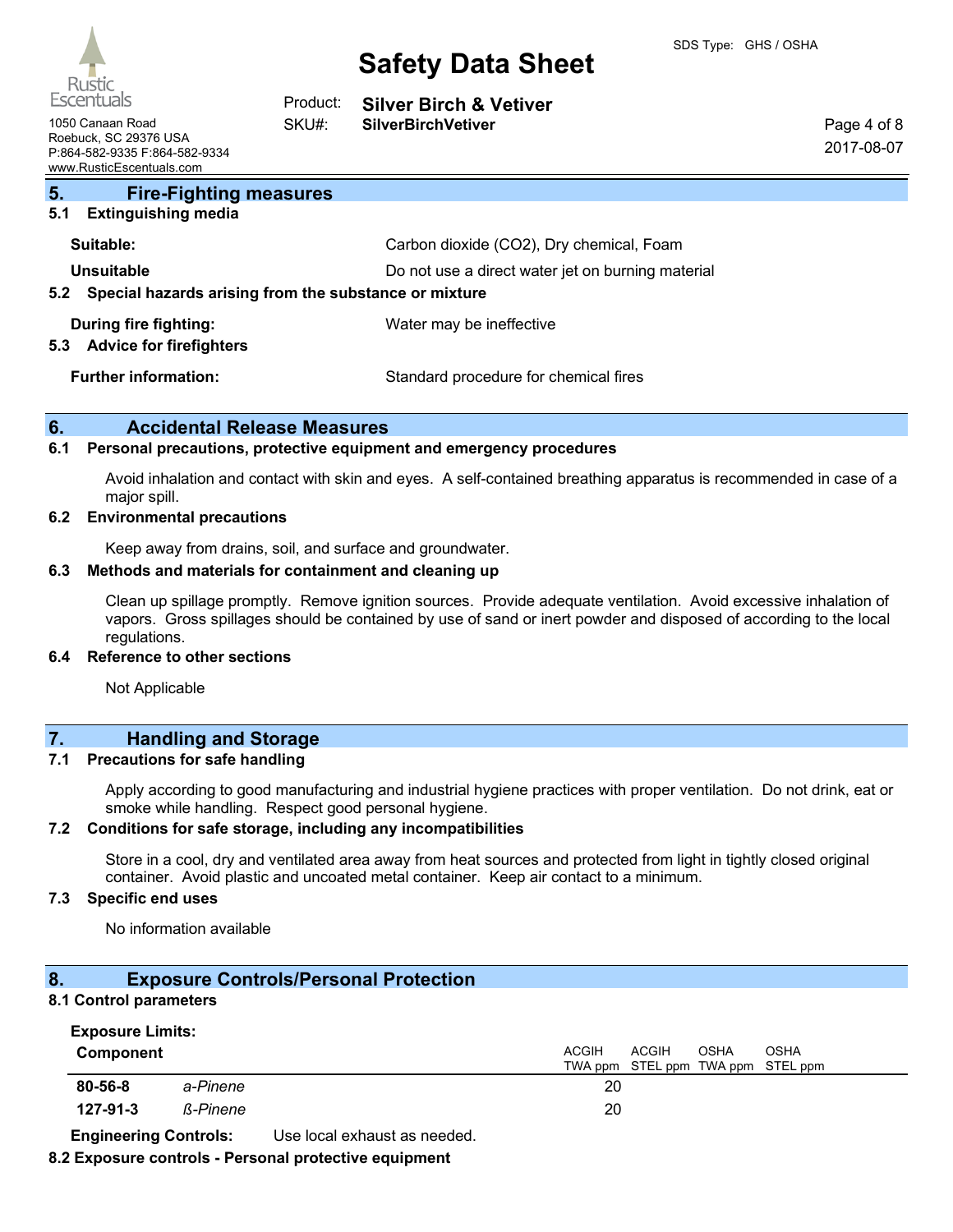

| Escentuals                                                | Product: | <b>Silver Birch &amp; Vetiver</b>                                                                                                        |             |
|-----------------------------------------------------------|----------|------------------------------------------------------------------------------------------------------------------------------------------|-------------|
| 1050 Canaan Road<br>Roebuck, SC 29376 USA                 | SKU#:    | <b>SilverBirchVetiver</b>                                                                                                                | Page 5 of 8 |
| P:864-582-9335 F:864-582-9334<br>www.RusticEscentuals.com |          |                                                                                                                                          | 2017-08-07  |
| Eye protection:                                           |          | Tightly sealed goggles, face shield, or safety glasses with brow guards and side shields, etc.<br>as may be appropriate for the exposure |             |
| <b>Respiratory protection:</b>                            |          | Avoid excessive inhalation of concentrated vapors. Apply local ventilation where appropriate.                                            |             |
| <b>Skin protection:</b>                                   |          | Avoid Skin contact. Use chemically resistant gloves as needed.                                                                           |             |

## **9. Physical and Chemical Properties**

#### **9.1 Information on basic physical and chemical properties**

| <b>Appearance:</b>           | Conforms to Standard |
|------------------------------|----------------------|
| Odor:                        | Conforms to Standard |
| Color:                       | Golden Yellow        |
| <b>Viscosity:</b>            | Liquid               |
| <b>Freezing Point:</b>       | Not determined       |
| <b>Boiling Point:</b>        | Not determined       |
| <b>Melting Point:</b>        | Not determined       |
| <b>Flashpoint (CCCFP):</b>   | 190 F (87.78 C)      |
| <b>Auto flammability:</b>    | Not determined       |
| <b>Explosive Properties:</b> | None Expected        |
| <b>Oxidizing properties:</b> | None Expected        |
| Vapor Pressure (mmHg@20 C):  | 0.0532               |
| %VOC:                        | 6.8325               |
| Specific Gravity @ 25 C:     | 0.9845               |
| Density @ 25 C:              | 0.9815               |
| Refractive Index @ 20 C:     | 1.4835               |
| Soluble in:                  | Oil                  |

## **10. Stability and Reactivity**

| 10.1 Reactivity                         | None                                               |
|-----------------------------------------|----------------------------------------------------|
| <b>10.2 Chemical stability</b>          | Stable                                             |
| 10.3 Possibility of hazardous reactions | None known                                         |
| <b>10.4 Conditions to avoid</b>         | None known                                         |
| 10.5 Incompatible materials             | Strong oxidizing agents, strong acids, and alkalis |
| 10.6 Hazardous decomposition products   | None known                                         |

### **11. Toxicological Information**

## **11.1 Toxicological Effects**

Acute Toxicity Estimates (ATEs) based on the individual Ingredient Toxicity Data utilizing the "Additivity Formula"

**Acute toxicity - Oral - (Rat) mg/kg** (LD50: 3,595.32) May be harmful if swallowed **Acute toxicity - Dermal - (Rabbit) mg/kg** (LD50: 5,184.64) Not classified - the classification criteria are not met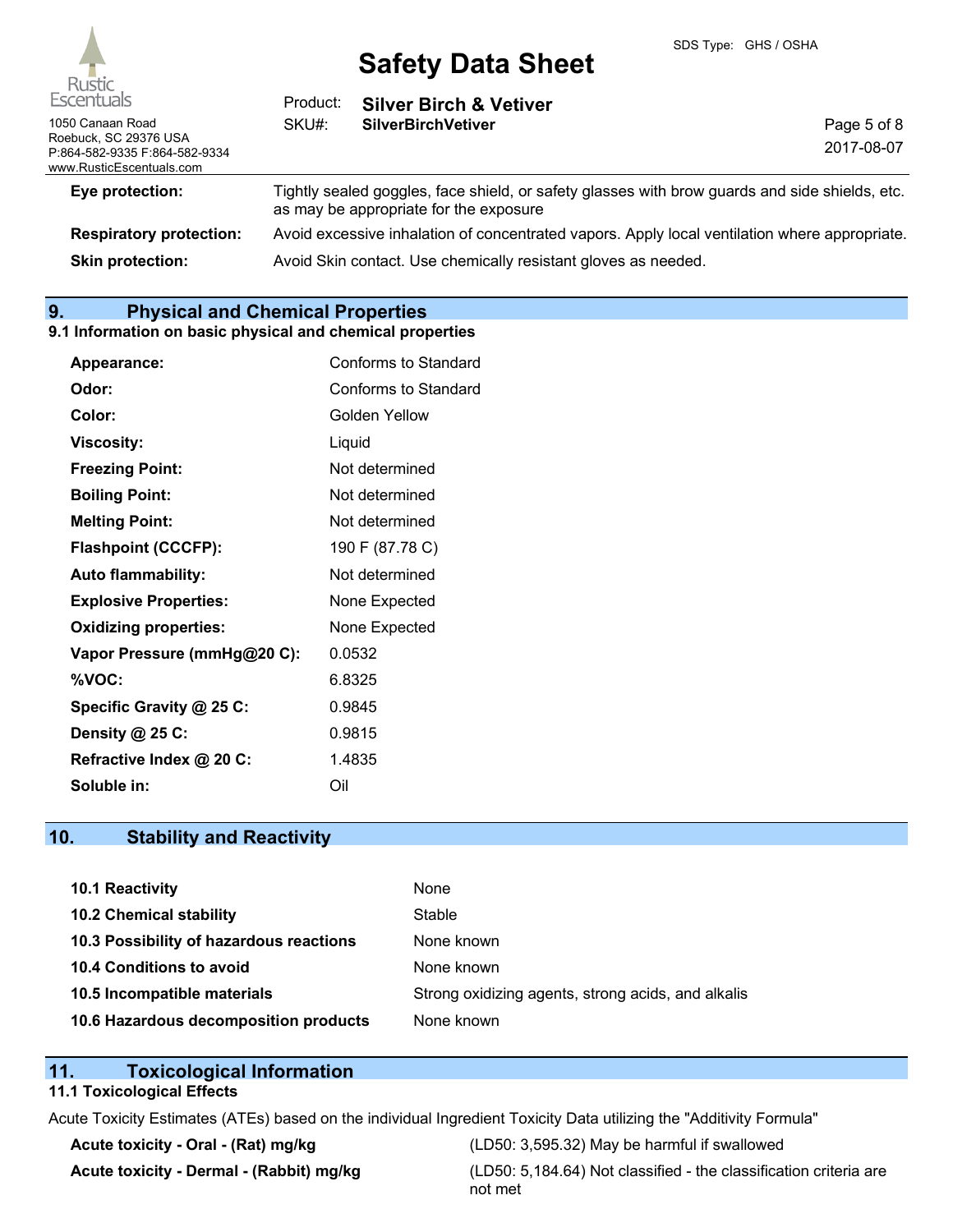



**Silver Birch & Vetiver** Product:

1050 Canaan Road **SilverBirchVetiver** SKU#:

| www.RusticEscentuals.com                           |                                                          |
|----------------------------------------------------|----------------------------------------------------------|
| Acute toxicity - Inhalation - (Rat) mg/L/4hr       | (LC50: 124.24) May be harmful if inhaled                 |
| Skin corrosion / irritation                        | Causes mild skin irritation                              |
| Serious eye damage / irritation                    | Not classified - the classification criteria are not met |
| <b>Respiratory sensitization</b>                   | Not classified - the classification criteria are not met |
| <b>Skin sensitization</b>                          | May cause an allergic skin reaction                      |
| <b>Germ cell mutagenicity</b>                      | Not classified - the classification criteria are not met |
| Carcinogenicity                                    | Not classified - the classification criteria are not met |
| <b>Reproductive toxicity</b>                       | Not classified - the classification criteria are not met |
| Specific target organ toxicity - single exposure   | Not classified - the classification criteria are not met |
| Specific target organ toxicity - repeated exposure | Not classified - the classification criteria are not met |
| <b>Aspiration hazard</b>                           | Not classified - the classification criteria are not met |
|                                                    |                                                          |

**12. Ecological Information**

| <b>12.1 Toxicity</b>               |                                                                               |  |  |
|------------------------------------|-------------------------------------------------------------------------------|--|--|
| <b>Acute acquatic toxicity</b>     | Very Toxic to aquatic life<br>Toxic to aquatic life with long lasting effects |  |  |
| <b>Chronic acquatic toxicity</b>   |                                                                               |  |  |
| <b>Toxicity Data on soil</b>       | no data available                                                             |  |  |
| <b>Toxicity on other organisms</b> | no data available                                                             |  |  |
| 12.2 Persistence and degradability | no data available                                                             |  |  |
| 12.3 Bioaccumulative potential     | no data available                                                             |  |  |
| 12.4 Mobility in soil              | no data available                                                             |  |  |
| 12.5 Other adverse effects         | no data available                                                             |  |  |

### **13. Disposal Conditions**

#### **13.1 Waste treatment methods**

Do not allow product to reach sewage systems. Dispose of in accordance with all local and national regulations. Send to a licensed waste management company.The product should not be allowed to enter drains, water courses or the soil. Do not contaminate ponds, waterways or ditches with chemical or used container.

## **14. Transport Information**

| Regulator                                                                     |            | <b>Class</b> | <b>Pack Group</b>                   | <b>Sub Risk</b> | UN-nr.        |
|-------------------------------------------------------------------------------|------------|--------------|-------------------------------------|-----------------|---------------|
| U.S. DOT (Non-Bulk)                                                           |            |              | Not Regulated - Not Dangerous Goods |                 |               |
| <b>Chemicals NOI</b>                                                          |            |              |                                     |                 |               |
| <b>ADR/RID (International Road/Rail)</b>                                      |            |              |                                     |                 |               |
| <b>Environmentally Hazardous</b><br>Liquid, n.o.s.<br><b>IATA (Air Cargo)</b> | Substance, | 9            | Ш                                   |                 | <b>UN3082</b> |



Roebuck, SC 29376 USA P:864-582-9335 F:864-582-9334 Page 6 of 8 2017-08-07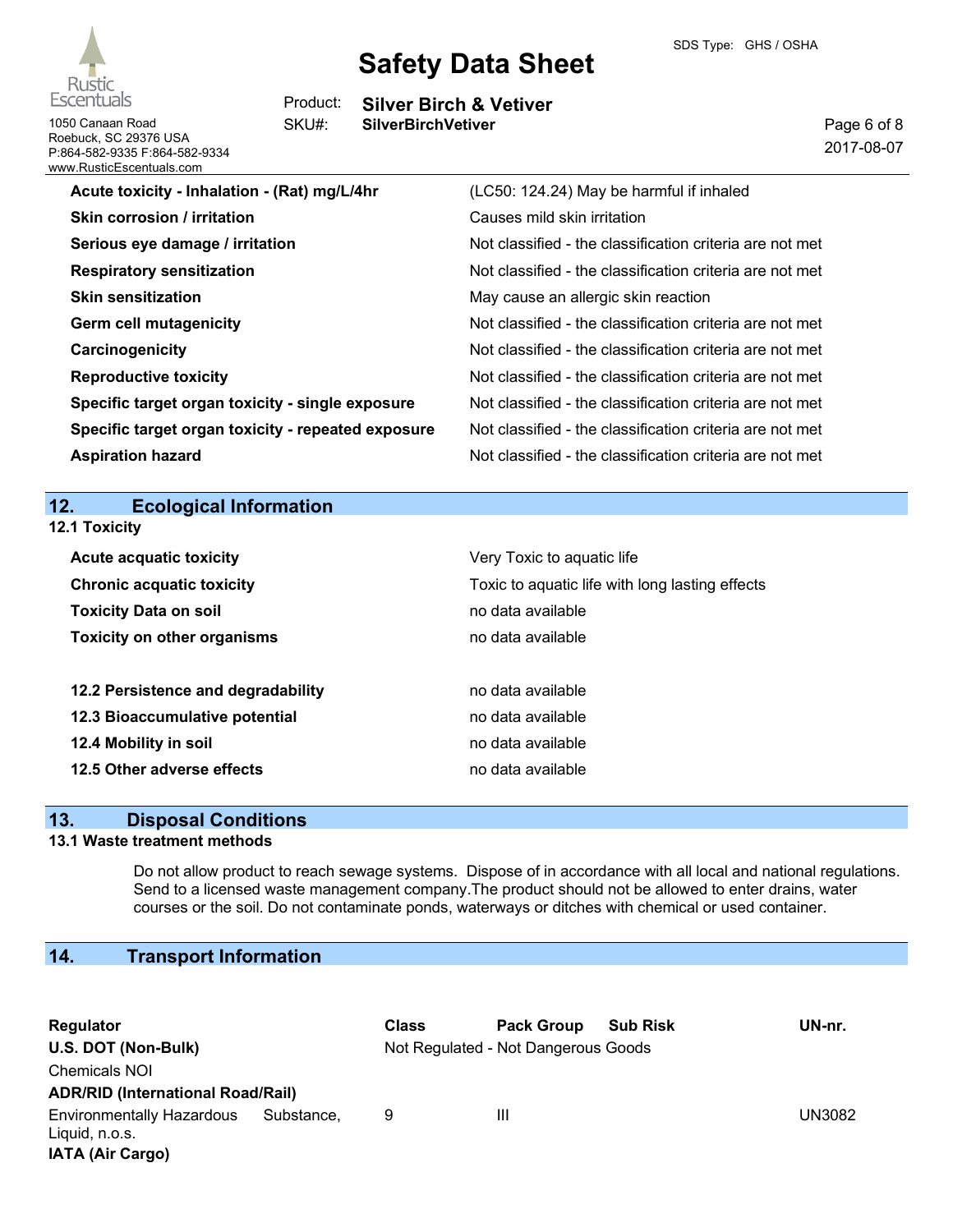

| Escentuals                                                                                             |                               | Product:              |   | <b>Silver Birch &amp; Vetiver</b>                                                                  |                           |
|--------------------------------------------------------------------------------------------------------|-------------------------------|-----------------------|---|----------------------------------------------------------------------------------------------------|---------------------------|
| 1050 Canaan Road<br>Roebuck, SC 29376 USA<br>P:864-582-9335 F:864-582-9334<br>www.RusticEscentuals.com |                               | SKU#:                 |   | <b>SilverBirchVetiver</b>                                                                          | Page 7 of 8<br>2017-08-07 |
| <b>Environmentally Hazardous</b><br>Liquid, n.o.s.<br><b>IMDG (Sea)</b>                                |                               | Substance,            | 9 | III                                                                                                | <b>UN3082</b>             |
| <b>Environmentally Hazardous</b><br>Liquid, n.o.s.                                                     |                               | Substance,            | 9 | III                                                                                                | <b>UN3082</b>             |
| 15.<br><b>U.S. Federal Regulations:</b>                                                                | <b>Regulatory Information</b> |                       |   |                                                                                                    |                           |
|                                                                                                        |                               |                       |   |                                                                                                    |                           |
| <b>TSCA (Toxic Substance Control Act):</b>                                                             |                               |                       |   | All components of the substance/mixture are listed or exempt                                       |                           |
| 40 CFR(EPCRA, SARA, CERCLA and CAA)<br><b>U.S. State Regulations:</b>                                  |                               |                       |   | This product contains NO components of concern.                                                    |                           |
| <b>California Proposition 65 Warning</b>                                                               |                               |                       |   | This product contains the following components:                                                    |                           |
| 123-35-3(NF 204-622-5 0.01 - 0.1%<br>beta-Myrcene (NFS)                                                |                               |                       |   |                                                                                                    |                           |
| <b>Canadian Regulations:</b>                                                                           |                               |                       |   |                                                                                                    |                           |
| <b>DSL / NDSL</b>                                                                                      |                               |                       |   | 99.76% of the components are listed or exempt.                                                     |                           |
| 67801-20-1                                                                                             |                               | 267-140-4 0.1 - 1.0 % |   | 3-Methyl-5-(2,2,3-trimethyl-3-cyclopenten-1-yl)pent-4-en-2-ol                                      |                           |
| 67801-20-1                                                                                             | 267-140-4                     | $0.01 - 0.1\%$        |   | 3-Methyl-5-(2,2,3-trimethyl-3-cyclopenten-1-yl)pent-4-en-2-ol                                      |                           |
| 131812-67-4 412-950-7                                                                                  |                               | $\leq$ 20 ppm         |   | 2,4-Dimethyl-2-(5,6,7,8-tetrahydro-5,5,8,8-tetramethyl-2-naphthalenyl)-1,3-<br>dioxolane (Okoumal) |                           |
| 198404-98-7 427-900-1                                                                                  |                               | $0.01 - 0.1\%$        |   | Cyclopropanemethanol,<br>1-methyl-2-[(1,2,2-trimethylbicyclo[3.1.0]hex-3-yl)methyl]                |                           |
| 54440-17-4                                                                                             |                               | $= 0$ ppm             |   | 2,3,3-Trimethylindanone                                                                            |                           |

## **16. Other Information**

#### **GHS H-Statements referred to under section 3**

| <b>Total Fractional Values</b>               |                                             |
|----------------------------------------------|---------------------------------------------|
| (TFV) Risk                                   | (TFV) Risk                                  |
| (4.47) Skin Corrosion/Irritation, Category 3 | (6.50) Sensitization, Skin, Category 1B     |
| (1.76) Aguatic Acute Toxicity, Category 1    | (7.61) Aguatic Chronic Toxicity, Category 2 |

| Department issuing data sheet:    | <b>Technical Support</b>         |
|-----------------------------------|----------------------------------|
| <b>Department E-mail address:</b> | TechSupport@RusticEscentuals.com |

#### Remarks

This safety data sheet is based on the properties of the material known to Rustic Escentuals at the time the data sheet was issued. The safety data sheet is intended to provide information for a health and safety assessment of the material and the circumstances, under which it is packaged, stored or applied in the workplace. For such a safety assessment Rustic Escentuals holds no responsibility. This document is not intended for quality assurance purposes.